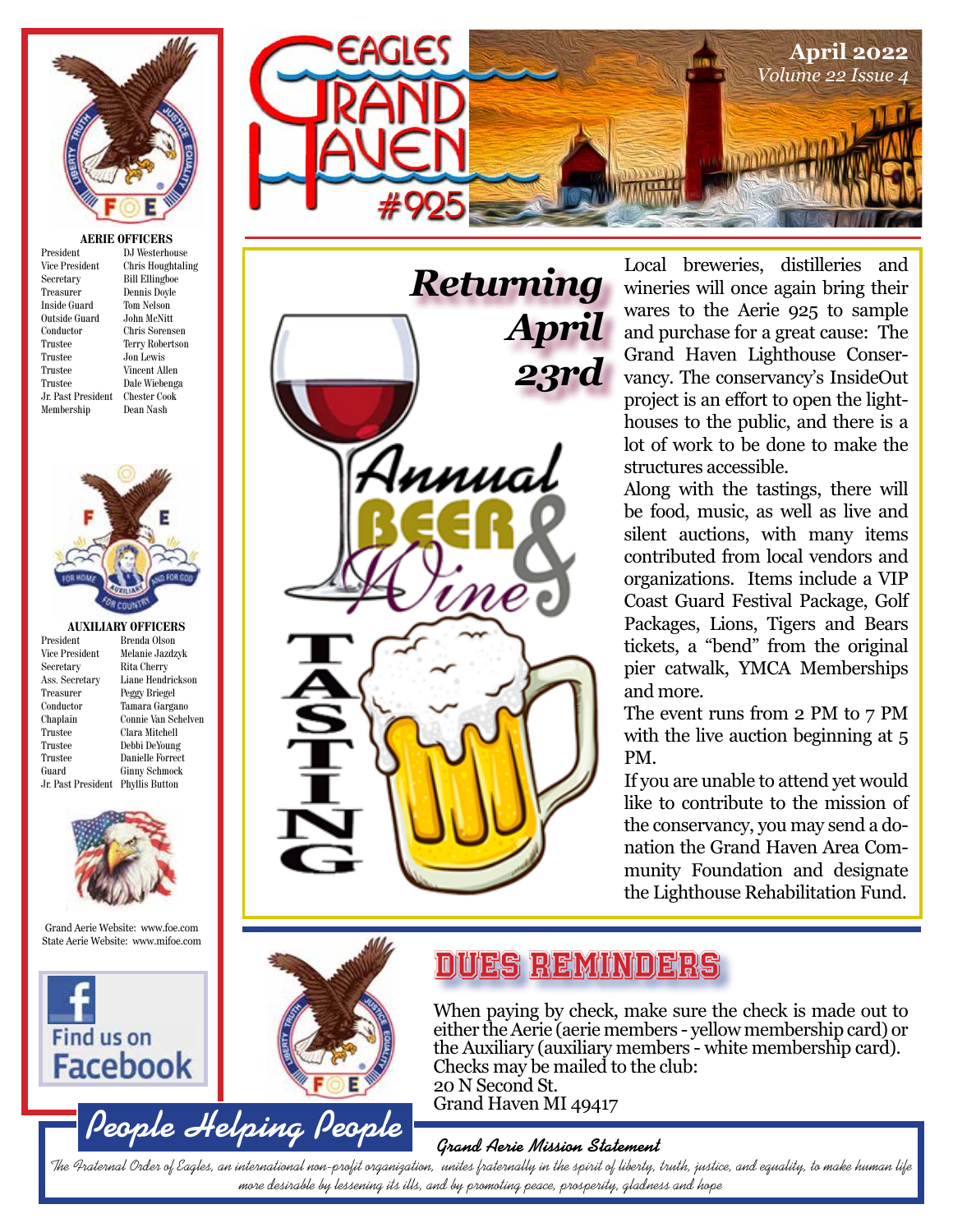### **Worthy President News Worthy Secretary News Auxiliary News**

Dear Brothers & Sisters -

That was a busy March! Thanks to all the staff, officers and especially to the volunteers. Coming up in April, we have Euchre on the 2nd, and our 20/20 Club Dinner in the evening. The 20/20 Dinner is a fun event with a chance at cash and door prizes, plus the dinner. If you're interested in more info, please talk with Sheri Puisis, she does a great job with this. On the 23rd, it's our Beer & Wine Tasting fundraiser event to benefit the Lighthouse Conservancy. Lots of items for silent and live auction and a great cause and a lot of fun. The fundraiser is from 2 to 7, so mark your calendars for this event. Sign-up for pouring is on the bulletin board which I think is fun as well. Thank you so much to all our volunteers and remember dues are coming up the end of May.

> Thank you, DJ Westerhouse, Worthy President



Nominations or Intentions to run are due by the second aerie meeting on 4.18.



Fellow Eagles,

As noted last month, Aerie Officer Elections are coming up in May. If you're interested in running, nominations can be submitted at the club or emailed to eagles925@aol.com. The list of positions is posted on the bulletin board in the Social Room. The success of the club depends upon folks such as yourself that are able to contribute a bit of your time to keeping the wheels running! Please reach out to me or any other officers if you have questions!

We were happy to make contributions to the following organizations in March:

Tri-Cities Kids League (TCKL) - 2 Team Sponsorships - \$350

Mulligan's Hollow Scholarship Fund - \$500

Kiwanis Club Fun Run Sponsorship - \$500

Homeless Prevention Partners (Soup For All) Golf Outing Sponsorship - \$150

Please join me in welcoming our new members, re-enrolls, and transfers:

Joel Baker, Ron Burnis, Quinn Blakeney, Joshua DeGryse, Collin Dinsmoor, Chris Fox, Bernadene Francis, Jeffrey Gilleland, Chad Green, Sasha Grimes, AC Grimes, Michelle Hill, Todd Hill, Brian Hunt, Justin Jackson, Robert Kittel, Jessica Maximiliano, Makenna Moore, Brent Newville, Gary Orr, David Palmer, Mike Riemersma, Dan Ross, Kyle Stillson, Dan Turnwald, Dan Waite, Heather Westbrook, John Wright.

> Bill Ellingboe II Worthy Secretary

**Grand Haven Aerie 925, FOE license plates are available for \$10 at the bar**

Welcome Spring! and our New and Re-Enrolled members: Jeanne Burnis, Faustin Jackson, Hedi Jenkins, Erin Jungslager, Theresa Moore, Raynetta Praest, Shelby Rottschafer, Mary Weise, Suzanne Welton, Melissa, Marci Witherell, Marianne Youngo.

Watch your email for the 2 dues winners to be drawn at our next meeting, Tuesday April 12th. I would like to thank all of you ladies for paying your dues early!!

Don't forget there is always the Parton Eagle sheet at the club. Ask your bartender for it next time you're in, purchase a square for \$0.25 and once it is full we will draw a number for another lucky dues winner. For the Parton Eagle please fill in legibly your name first and last in your chosen squares.

Well, it is that time of year again! Time to renew or run for office seats. The following are open: President, Vice President, Chaplain, Guard, Conductor, and 3 Trustee seats. If you are unable to make our Elections meeting on Tuesday April 26th at 7:00pm please send in a letter of intent to the club or email Auxiliary925.secretary@gmail. com your letter. I will make sure it is read on the floor at this meeting. If you have any questions on any position please let me know and I can get you a description on each open position.

The Auxiliary has the last Fish Fry of the season Good Friday April 15th. If you would like to help in the dining room, raffle sales, or clean up please let me know.

Rita Cherry, Auxiliary Secretary Brenda Olson, Auxiliary President

*I'm scheduling for the next Fish Fry Season 2022-2023 starting mid September to Good Friday in April 2023. Please send an email to 925fishfry@gmail.com to book your group soon!*

*Rita Cherry*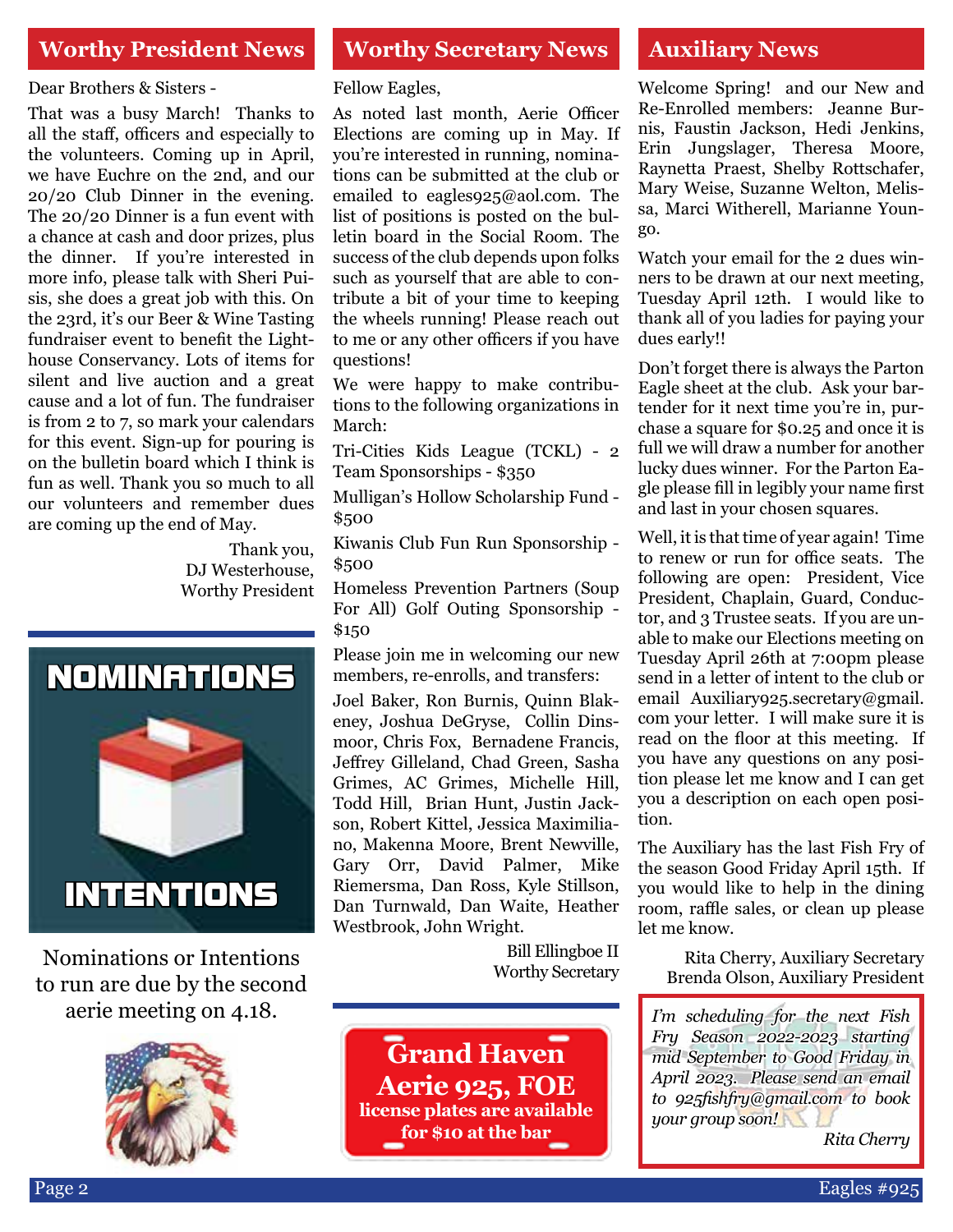